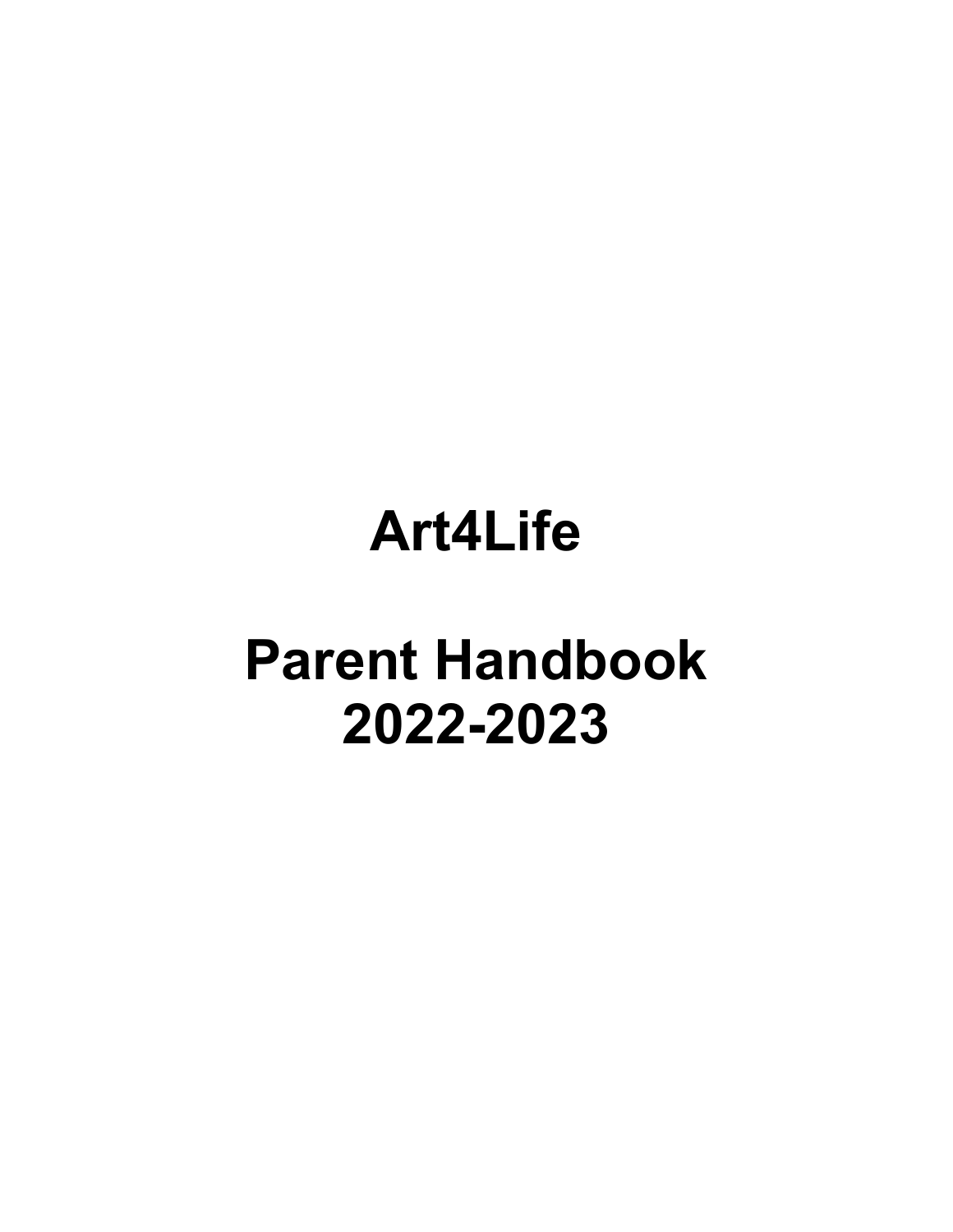# **Parent Handbook 2022-2023**

#### **(Note, this does not include our COVID policy which follows the state & PPS guidelines) Table of Contents**

#### **School Contact Information and Hours**

#### **Program and Schedule:**

Routine, Sign-in/Sign-Out, Late Pick Up, Clubs, Snack, Project, Movies, Toys, Daily Schedule, Field Trips, and All-Days

#### **Billing and Change of Schedules**

**Behavior Policies**

#### **Emergency Procedures**

**Staffing**

**Child Care Division Licensing**

**Injury, Illness, and Medicine**

**Enrollment**

**Parent Communication**

**Inclement Weather and Closures**

Page 2 – Art4Life – PARENT HANDBOOK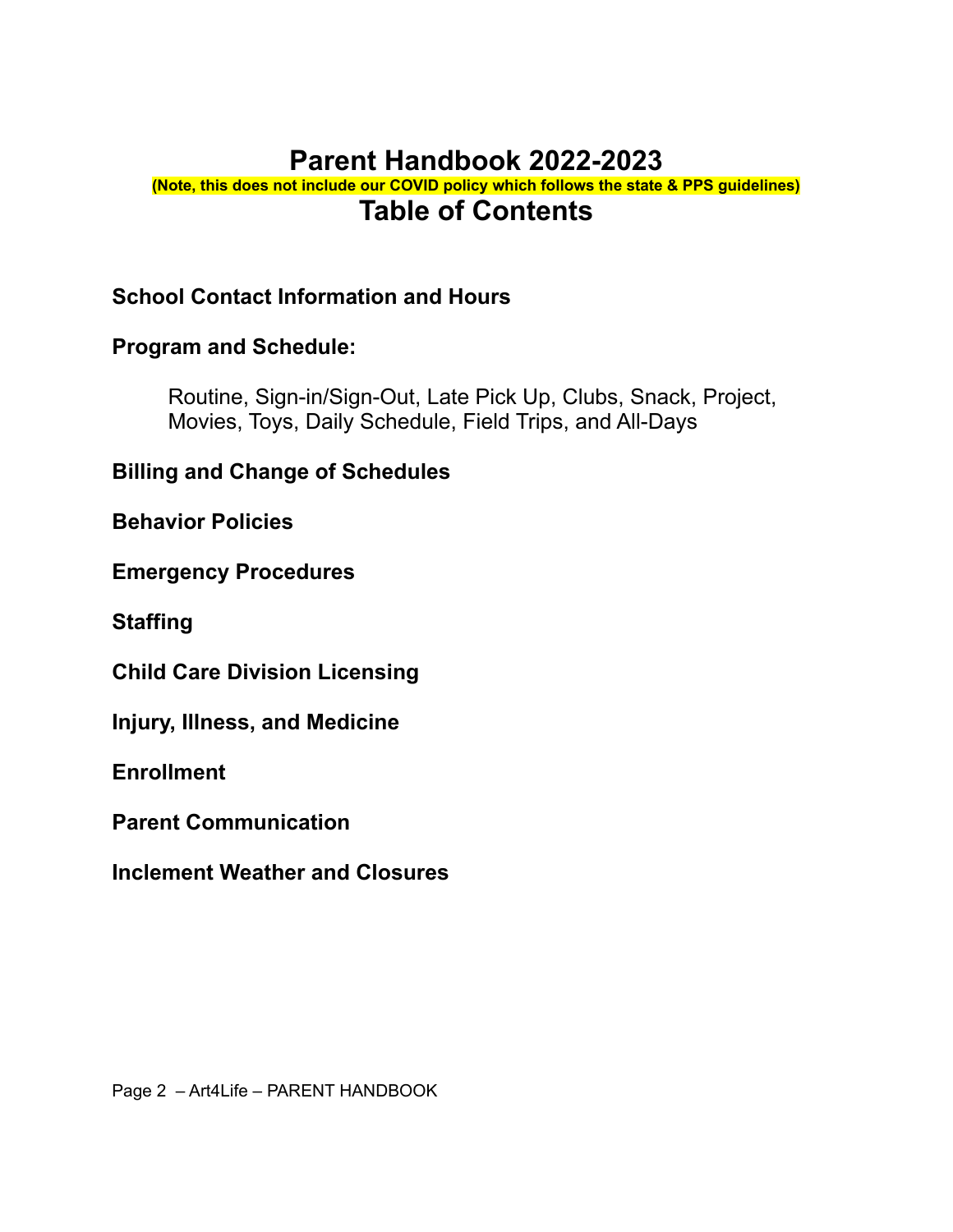## **SCHOOL CONTACT INFORMATION AND HOURS**

- Art4Life Abernethy and Winterhaven are open in the morning before school's begins at 7 a.m. (There is no morning care at Maplewood or Richmond Schools) and ends when the school day begins. See all hours of operation below.
- If there is severe weather, Art4Life's hours may change. Please see our "Inclement Weather Policy"
- Art4Life is open for extended hours on most early dismissal days.
- Art4Life offers all-day (7 a.m. 6 p.m.) care during in-service days and spring break. Attendance for these days requires additional, monthly sign-up and fees. If at least 10 children are not signed up at your particular school, Art4Life schools will combine for the all days.

## **ABERNETHY**

AbernethyA4L@Gmail.com (971) 998-3352 SE Orange St Art4Life is located in the cafeteria and the auditorium. Morning hours: 7 a.m. - 8:45 a.m. Afternoon hours: 3 p.m. - 6 p.m.

## **MAPLEWOOD**

Art4LifeMaplewood@Gmail.com (503) 245-6985 7452 SW 52<sup>ND</sup> Ave Art4Life is located in the cafeteria. Afternoon hours: 2:10 p.m. - 6 p.m.

## **WINTERHAVEN**

[Art4LifeWinterhaven@Gmail.com](mailto:Art4LifeWinterhaven@Gmail.com) (503) 803-8368 3830 SE 14 th Ave Art4Life is located in the portable building behind the school. Morning hours: 7 a.m. - 8:45 a.m. Afternoon hours: 3 p.m. - 6 p.m.

#### **RICHMOND**

RichmondArt4Life@Gmail.com (503) 962-9466 2276 SE 41<sup>st</sup> Ave Art4Life is located in the cafeteria Afternoon hours: 2:15 p.m. - 6 p.m.

Page 3 – Art4Life – PARENT HANDBOOK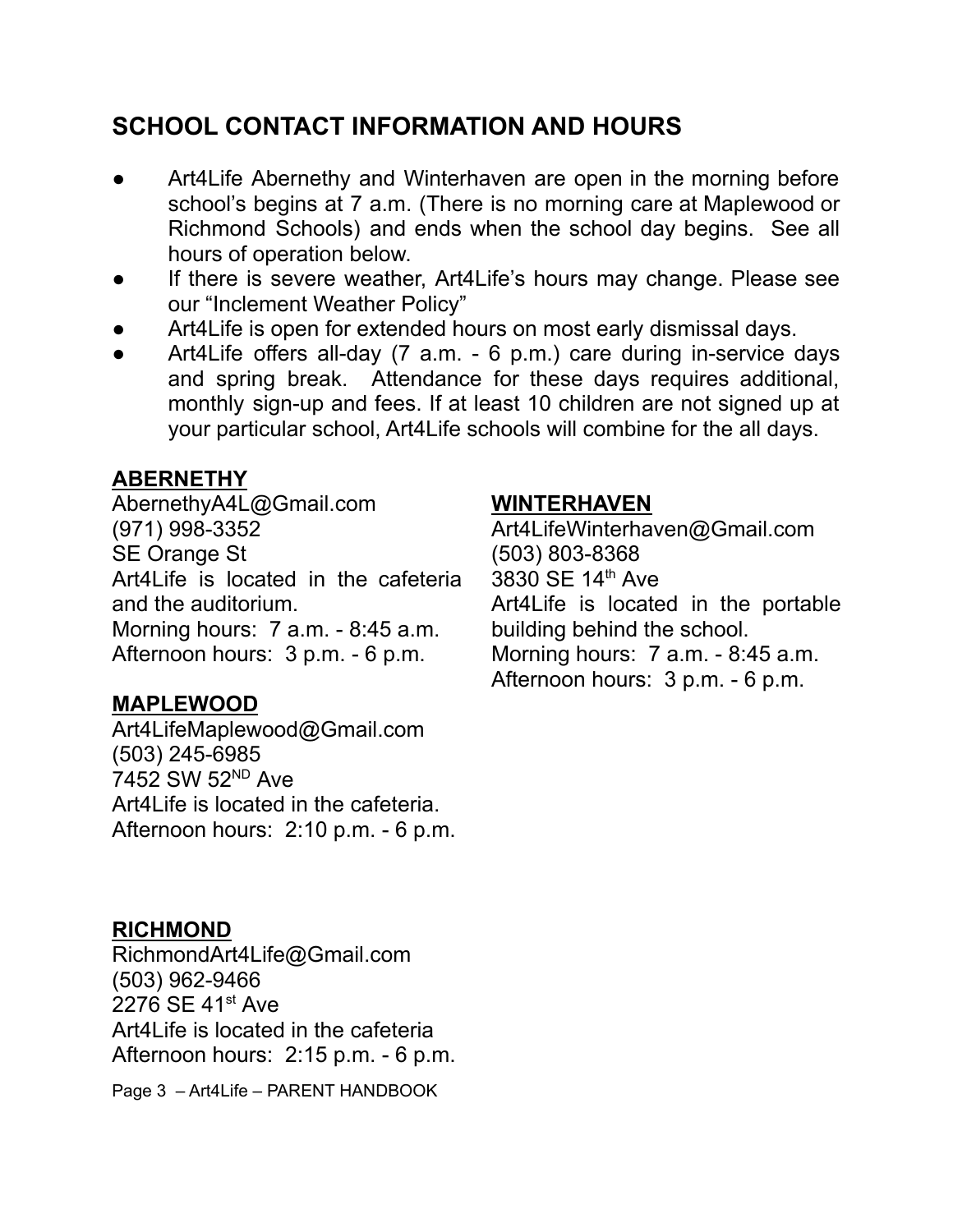# **PROGRAM AND SCHEDULE**

#### General Routine

Before School (Abernethy and Winterhaven only)

- During the morning hours, books, games, art materials, and other activities are set up. Children may engage in any activity they choose: they may have quiet time alone or in small groups, read, or work on a personal project.
- During this time, the staff circulates supporting the children by suggesting ways to use materials, explaining game rules, seeking out one-on-one interaction, and maintaining harmony and order.

#### After School

- The afternoon hours begin with attendance, then free play inside or outdoors, depending on the weather. There may also be structured activities available for any interested children.
- This period is followed by a nutritious snack.
- After snack, we participate in an arts project.
- Following project time, we gear down for homework/storytime. The younger students will have a story read to them or they may read to a teacher or the group. The older students are required to do homework or quiet reading. If your child needs extra time for homework, they may work on it during recess and free time.
- Our day ends with group clean-up and free play.

#### Sign-In / Sign-Out

Parents are required to escort their child (or children, if applicable) to the Art4Life space every morning that their child attends Art4Life. Parents are required to escort their child (or children, if applicable) from the Art4Life pick-up area every afternoon that their child attends Art4Life. **Any individual other than the parent picking up children must present a photo ID to an Art4Life staff member. In this event, parents must notify an Art4Life staff member and have that person listed as being authorized to pick up their child.**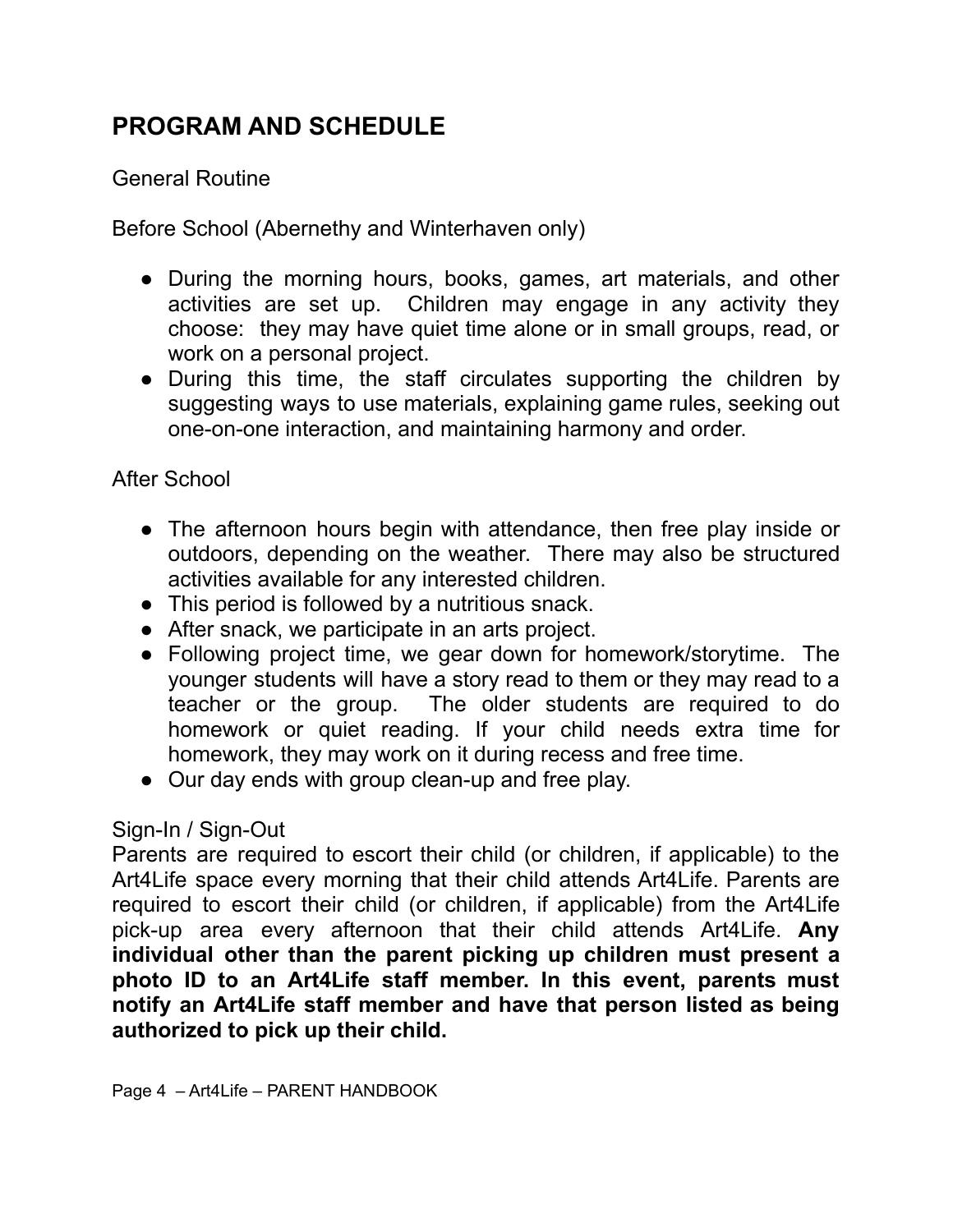Late Pick-Up

- If your child is not picked up by 6 p.m., a \$1.00-per-minute late fee will apply.
- Such fees should be paid directly to the Art4Life teacher on duty when you arrive to pick up your child. Your child will not be allowed to attend the Art4Life program until these fees are paid.
- NOTE: If your child is not picked up by 7 p.m. without notification or a phone call, Services to Family and Children ("SFC") will be notified. Once SFC is notified, it is the parent's or guardian's responsibility to pick up the child at the facility. SFC is located at 529 SE Grand Ave, Portland, Oregon 97214 and may be reached at (503) 731-3134.

Cooperation with Other After-School Activities

Children enrolled at Art4Life also participate in other after-school clubs such as Brownies, Chess Club, Cub Scouts, language/tutoring classes, intramural sports, and SUN programs. We are happy to work and support your children's schedules. **Completion of a [contracted](https://art4life.net/wp-content/uploads/2021/09/Fillable-Permission-to-Attend-Contract-Class.pdf) class form is required.** These forms can be found at the parent board at your child's school or you can [download](https://art4life.net/wp-content/uploads/2021/09/Fillable-Permission-to-Attend-Contract-Class.pdf) them in the forms link.

Snack/Nutrition

- Art4Life serves a nutritious snack every afternoon.
- All snacks meet or exceed USDA standards.
- Monthly snack schedules are available on the parent board.
- If your child requires additional food or has certain dietary restrictions, please send healthy alternatives to Art4Life with your child. We are happy to store and serve those alternatives.
- Typical snacks include milk or juice, fresh fruit or vegetable, cheese or yogurt, and crackers or bread.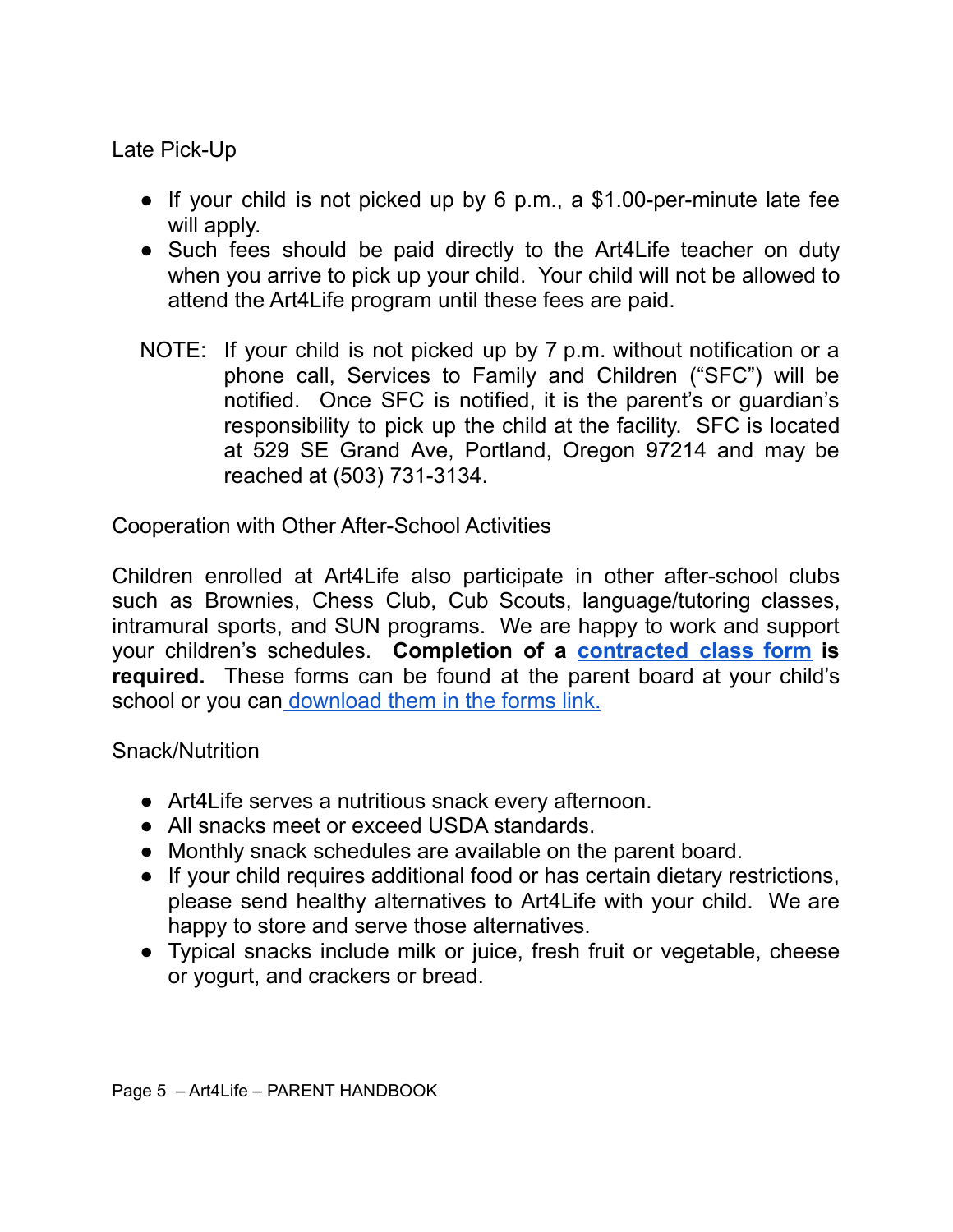#### Art Projects

Each month, Art4Life teachers create and implement projects that explore different disciplines (visual art, movement, dance, music, theater, writing, etc.), as well as studying a different country/culture monthly. A schedule of our daily art projects is posted monthly on the parent board. Children registered in the Art4Life program are expected to participate in the project everyday.

**Movies** 

- Movies are rarely shown and usually viewed on a Friday or during All Days.
- All movies shown will be G rated and will not encourage or portray violence.
- We will try to make you aware of the movies shown ahead of time, but sometimes our movie days are spontaneous!

Toys and Other Devices

- **●** Art4Life does not allow toys, cellular phones, or electronics of any kind in the program.
- **●** This is in line with PPS policy and general Art4Life policy as well.
- **●** We have experienced that toys tend to create more conflict than joy among our students. Please make sure your children do not have phones or toys when attending Art4Life.
- **●** Art4Life follows the school's guidelines for Magic Cards and Pokemon Cards.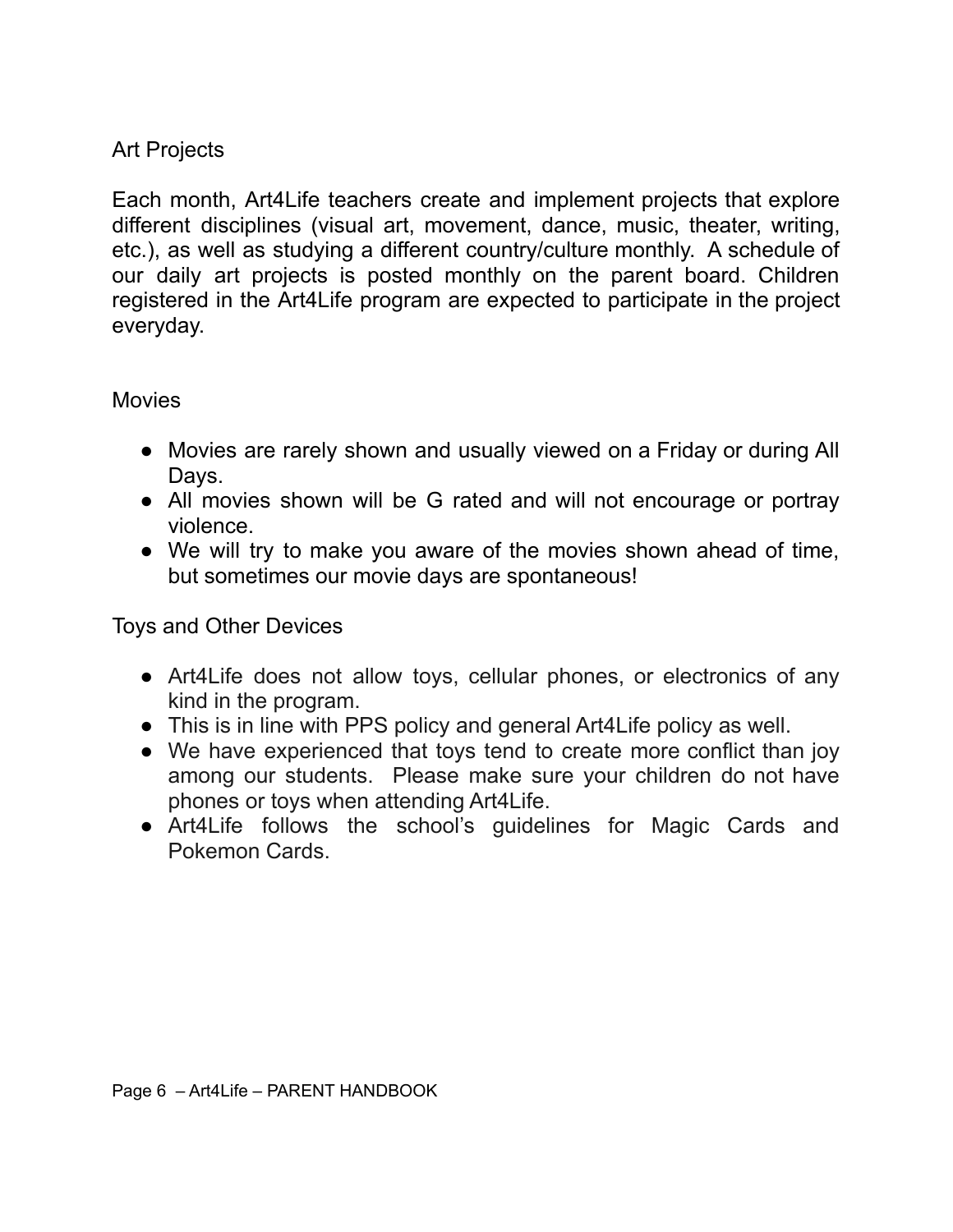Art4Life Daily Schedule:

Maplewood and Richmond

- AFTERNOON CARE:
- 2:15 2:30 Students arrive; announcements and attendance
- 2:30 2:45 Snack time.
- 2:45 3:30 Outdoor recess
- 3:30 4:30 Teacher led project.
- 4:30 4:45 Clean up time
- 4:45 5:15 Homework/Quiet Reading/Story time
- 5:15 6:00 Free time

Abernethy and Winterhaven

MORNING CARE:

7:00 - 8:45 Students arrive; indoor choice time (includes games, puzzles, drawing, writing, reading, and building).

#### AFTERNOON CARE:

- 3:00 3:15 Students arrive, attendance, snack
- 3:15 4:00 Outdoor recess.
- 4:00 4:45 Teacher led project.
- 4:45 5:00 Clean up/chores
- 5:00 5:30 Homework/Quiet Reading/ Story Time.
- 5:30 6:00 Free time

FIELD TRIPS and ALL-DAYS

- Art4Life is open from 7 a.m. to 6 p.m. on in-service days and most vacation days.
- Art4Life is closed on federal holidays and winter break.
- Sign-ups for the All-Days will be posted at least two weeks prior to the All-Days on the parent board – otherwise, you will see the additional \$50 all day fee on your next bill even if your child does not attend.
- Sign-ups or cancellations for All-Days must occur at least one week prior to the day.

Page 7 – Art4Life – PARENT HANDBOOK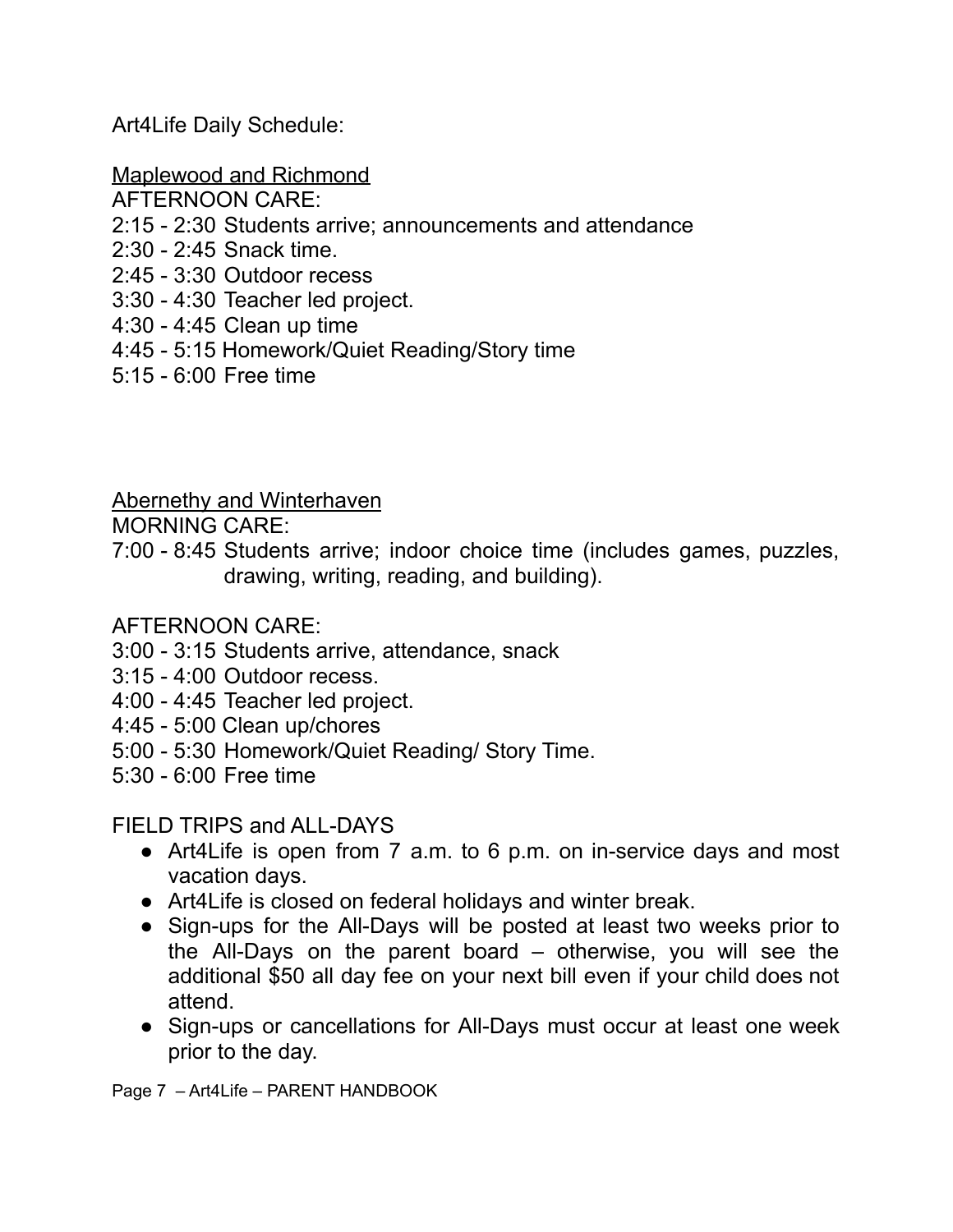- Children are required to bring lunch, weather-appropriate clothing, and a small fee to cover bus tickets and admission costs.
- Attendance of these days is **NOT** included in regular tuition at the beginning of each month.
- All-Day tuition information may be found on our fee schedule and will be charged to the following month's bill.
- We will notify you in advance of all field trips.
- Field Trip Release forms are located within the enrollment packet.
- Details regarding departure and return times will be on the parent board and the sign-in/sign-out sheet.
- We will increase the adult/child ratio well above the minimum through added staff when possible, and by asking parents to attend when possible.
- Each child will wear a name tag with an Art4Life phone number.
- Art4Life uses the public bus system for school-age field trips on All-Days and on some regular afternoons, as well.
- Typical field trips include attending the Symphony, visiting the Chinese gardens or the Portland Zoo, touring the Pearl District galleries, roller/ice skating, swimming, going to the library, hiking at local parks, and frequenting museums.

Goal: To provide interesting, safe, and FUN field trips, with an emphasis on exposing children to the arts, our city, and other cultures.

Destination**:** Generally within the Portland metropolitan area.

Transportation**:** Walking, City bus or Max train, when needed.

Length: Typically, field trips begin at 10:30 a.m. and we return before 4 p.m. Parents are to provide their child with a healthy lunch and fee for the field trip and bus fare if needed.

#### **Parents will be notified in advance of exceptions to these hours.**

Staffing: The program ratio of 1 adult for every 10 children will be maintained for field trips. Parents are always welcome to accompany the group on field trips.

Page 8 – Art4Life – PARENT HANDBOOK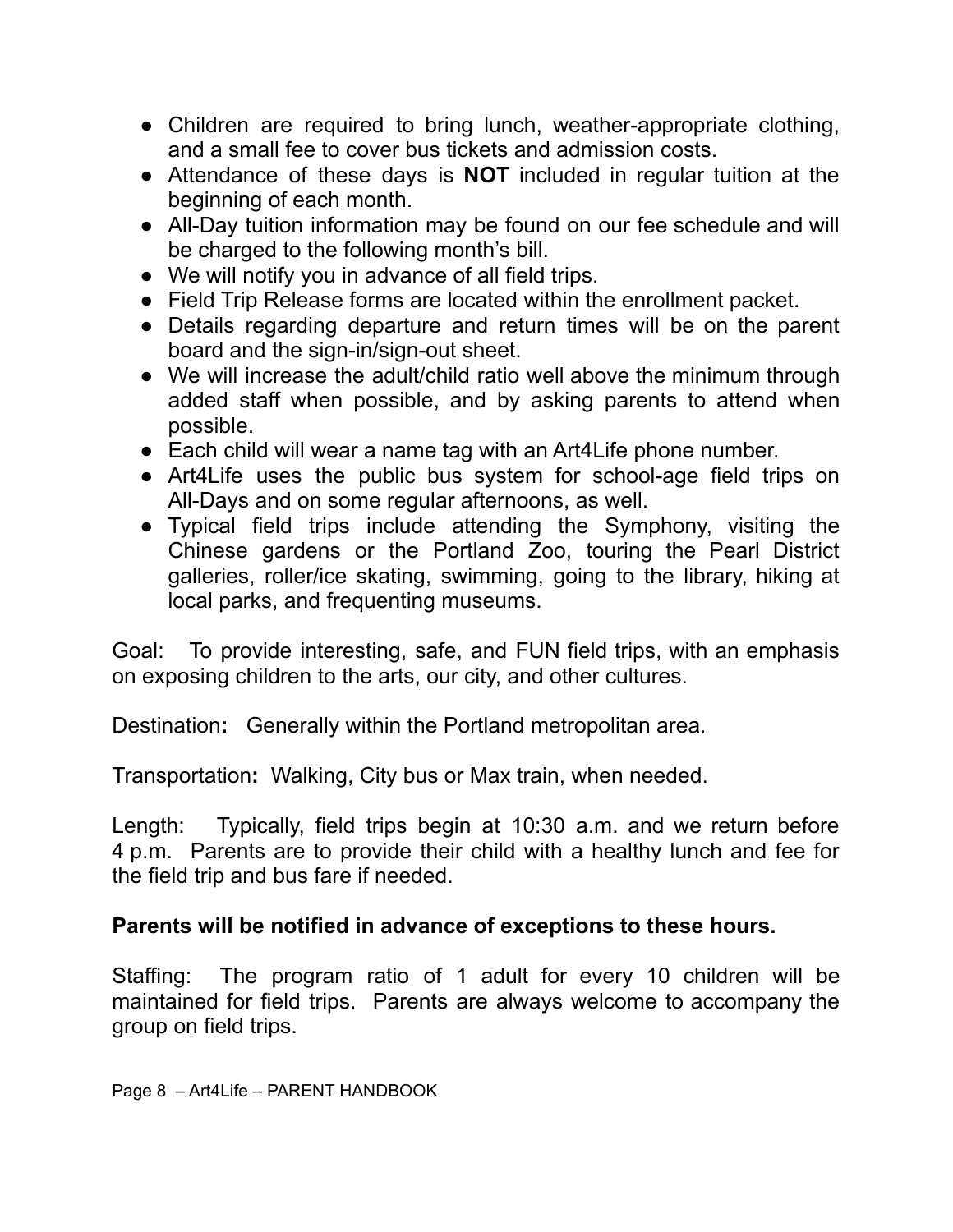Notification**:** Parents will be notified at the beginning of the month for field trips that month with a sign-up sheet on the parent board. Spontaneous field trips rarely occur, but if they do, they are within walking distance and we will leave a note as to our location. You can contact us by cell phone at all times. See School Contact Listing on Page 1 for the contact telephone number for your child's school.

Additional Fees**:** Parents will be asked to supply their children with the admission price for the trip.

NOTE: IF SIGN-UP IS LOW AT YOUR SCHOOL (BELOW 10 CHILDREN), PLEASE NOTE WE WILL CANCEL THE ALL-DAY AT YOUR SITE AND ASK THAT YOU ATTEND ONE OF OUR OTHER SITES. WE WILL NOTIFY YOU ONE WEEK IN ADVANCE.

ALL DAY SCHEDULE (No Field Trip)

- 7:00-8:30 Morning arrival, quiet activities, morning project
- 8:30 Review the day's expectations
- 8:45-9:00 Wash hands and breakfast
- 9:00-9:45 Recess
- 9:45-11:15 Project(s)
- 11:15-12:30 Wash hands, lunch, and recess
- 12:30-2:00 Project(s)
- 2:00-2:30 Quiet time (reading / free art / continue project)
- 2:30-2:45 Wash hands and snack
- 2:45-3:30 Recess
- 3:30-5:00 Project(s)
- 5:00-5:30 Recess
- 5:30-6:00 Free time / second recess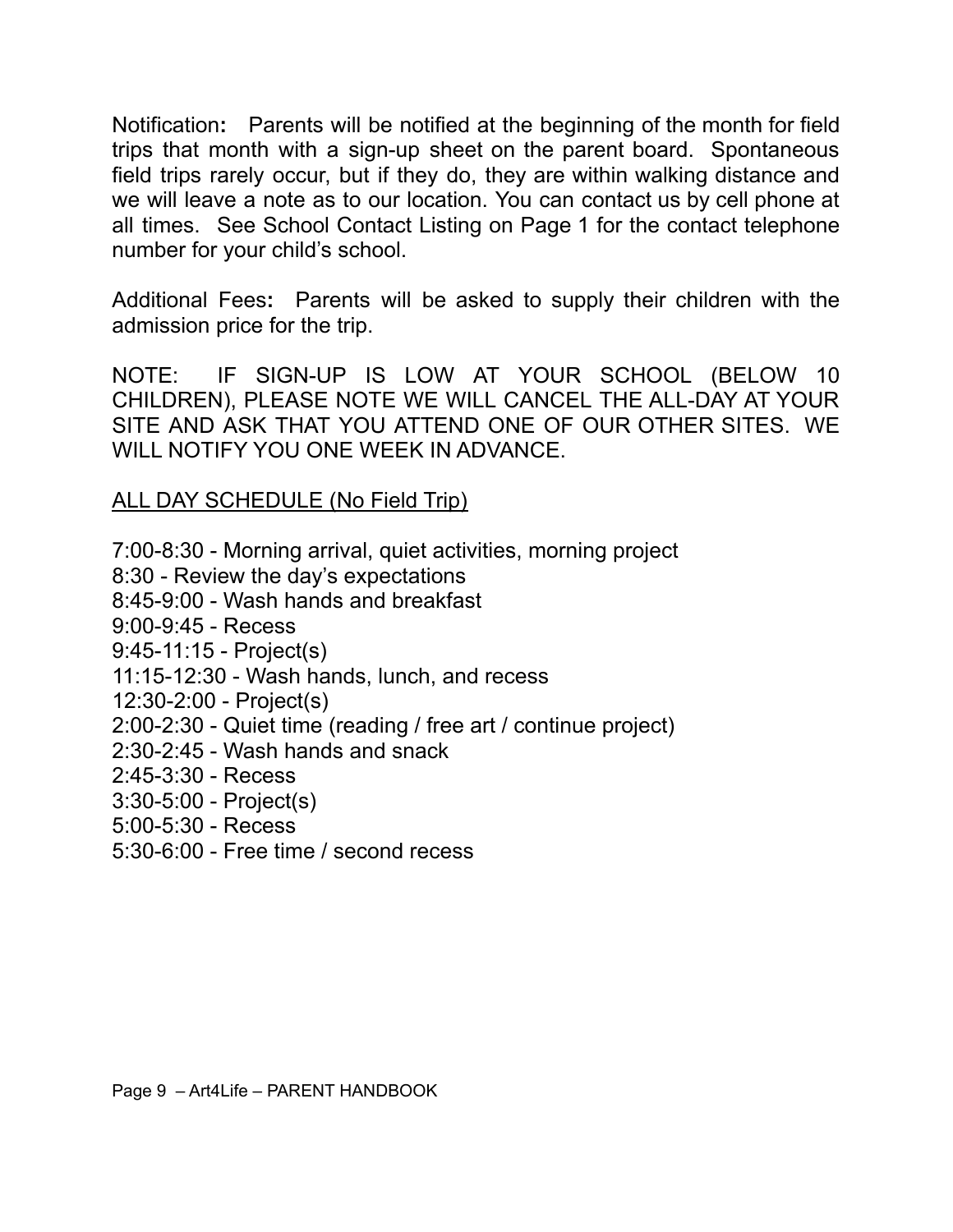#### ALL DAY SCHEDULE (With Field Trip)

- 7:00-8:30 Morning arrival, quiet activities, morning project
- 8:30 Go over the day's expectations
- 8:45-9:00 Wash hands and breakfast
- 9:00-9:45 Recess
- 9:45-10:30 Project (s)
- 10:30-10:45 Prepare for field trip and go over expectations
- 10:45-2:00 Field trip, lunch, recess, etc.
- 2:00-2:30 Quiet time (reading / free art / continue project)
- 2:30-2:45 Wash hands and snack
- 2:45-4:00 Project(s)
- 4:00-4:45 Recess
- 4:45-5:30 Project wrap-up
- 5:30-6:00 Free time / second recess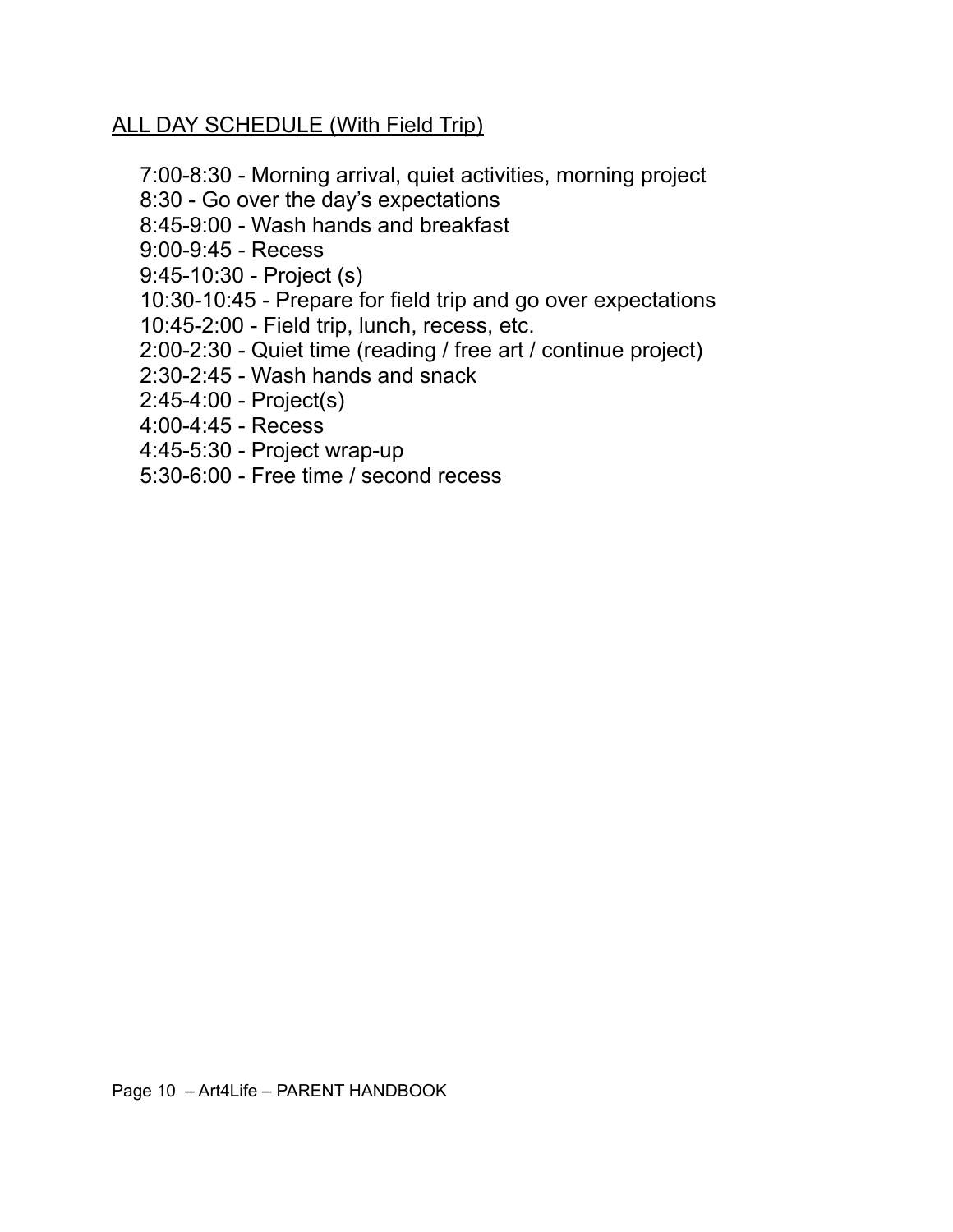# **BILLING AND CHANGE OF SCHEDULES ("COS")**

#### Payment and Late Fees

Monthly bills are emailed before the  $1<sup>st</sup>$  of each month to the first email address in your child's enrollment packet. If you would like a different email or an additional email to be included, please let your site director know. There is a two-email limit to each child's billing information.

- Art4life is a non-profit tuition-based program that issues monthly invoices.
- Art4Life does not prorate based on individual schedules.
- Drop in services are available for a \$25 fee for children registered in the program if space allows.
- As a courtesy, Art4Life does not charge for August or extra for months with more than four weeks.
- Art4Life only prorates the months of December and June.
- Art4Life does not prorate or refund tuition for severe weather closures or unpredicted closures such as pandemics.
- Art4Life operates several after-school locations; thus, it is important that parents label all payments with their child's first and last names, as well as the school where the child attends.
- You can hand-deliver your payment to an Art4Life staff member, bill pay or mail your payment to our mailing ONLY address at 3405 SW Naito Parkway, Portland, Oregon 97239.
- Parents are responsible for their bills regardless of their child's attendance.
- Art4Life does not offer automatic credit card withdrawal services or credit card payments of any kind because of fees.
- Most banks and credit unions offer a service that provides electronic check services. If you choose to set this up with your financial institution, please make sure those payments are labeled with your child's full name and school and sent to our mailing address at 3421 SW Naito Parkway, Portland, OR 97239.
- Failure to pay in full any tuition payment by the 1st of each month will first result in a \$25.00 late fee. Additional \$25.00 late fees will be applied monthly until the balance is paid.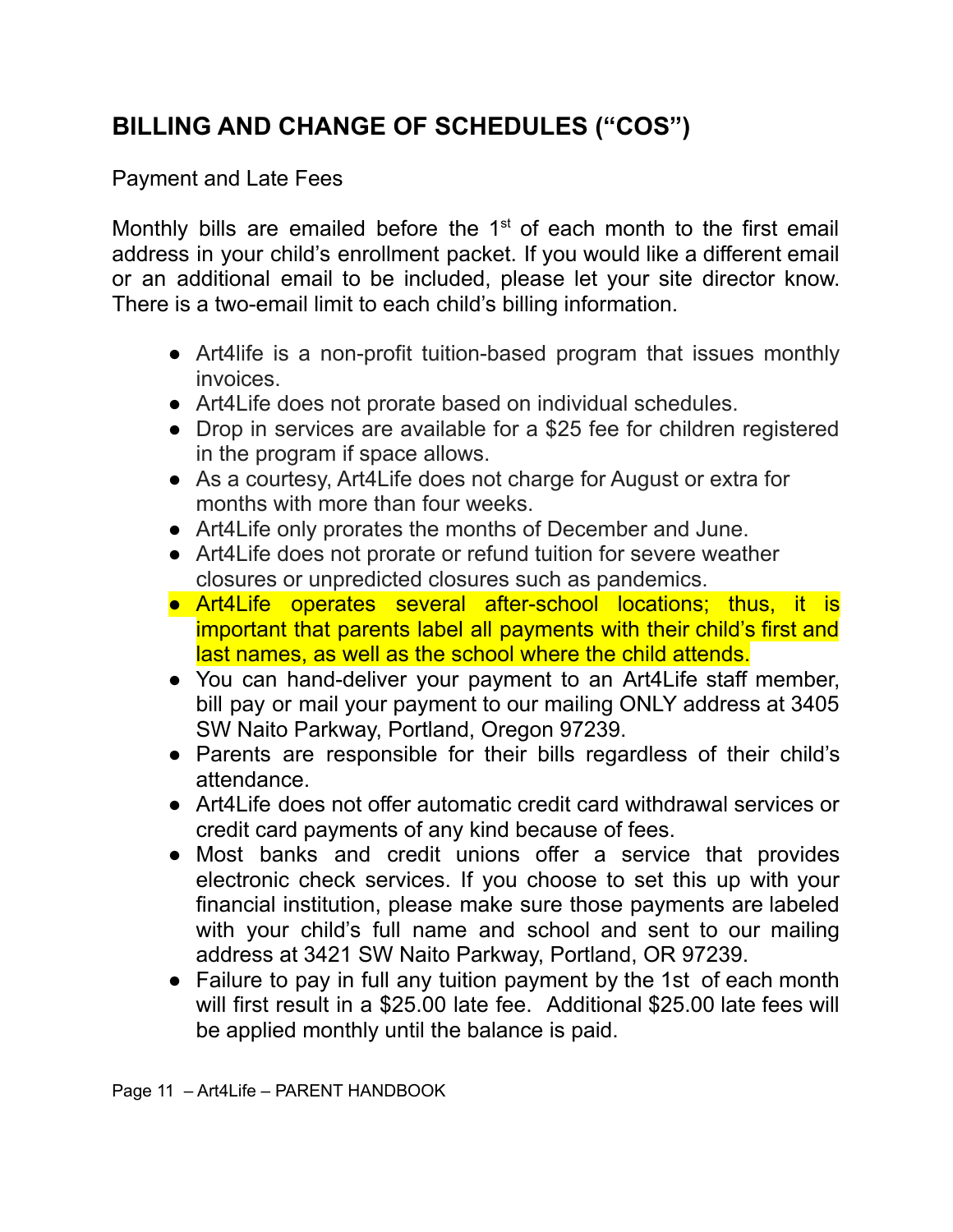- After three months of nonpayment, all information and accompanying documentation supporting Art4Life's claim for nonpayment will be forwarded to Art4Life's attorney and the child will be removed from the program.
- Any questions or concerns regarding billing and payment can be directed to Art4Life.Billing@gmail.com
- There will be no refunds after the first day of school.
- **THERE ARE NO REFUNDS FOR SNOW DAYS, SICK DAYS,** PANDEMICS, OR UNEXPECTED ABSENCES.

#### Change of Schedule

Art4Life is a tuition-based, non-profit organization that issues billing statements at the start of each month. We can accommodate schedule changes if we receive written notification in the form of a Change of Schedule (COS) by the 10th day of the month prior to the next billing cycle. COS forms can be found at the parent board.

- To change a child's schedule, parents must submit a COS form by the tenth day of the month prior to the next billing cycle.
- COS forms can be found at the parent board of your school.
- To change a child's monthly schedule permanently, parents must submit a COS form by the tenth day of the month prior to the next billing cycle.
- To change a child's monthly schedule just for a particular month we require a COS by the tenth day of the month prior to the next billing cycle.
- To discontinue a child's care we require a COS by the tenth day of the month prior to the next billing cycle.
- Verbal notifications will not be honored.
- Art4Life does not refund for sick days, vacation days, inclement weather closures, or unforeseen closures such as pandemics.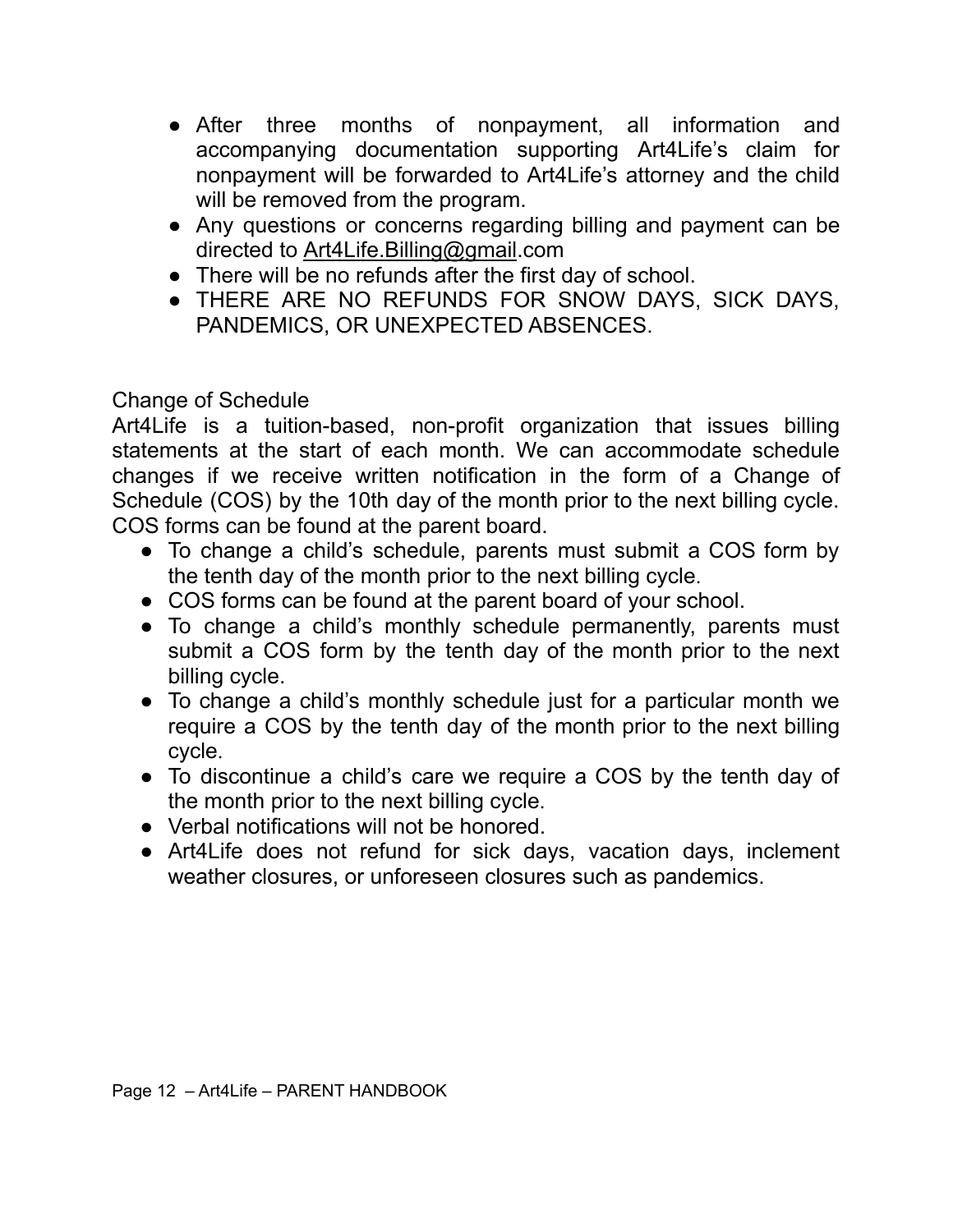**Scholarships** 

- Art4Life offers partial scholarships to those families who qualify.
- Applications for partial scholarships are available at the parent board.
- Enrollment fees are not included in partial scholarships.
- Payment is due on the first of each month.
- Families must reapply for a new scholarship each year.
- Families must reapply for a summer scholarship for our summer program.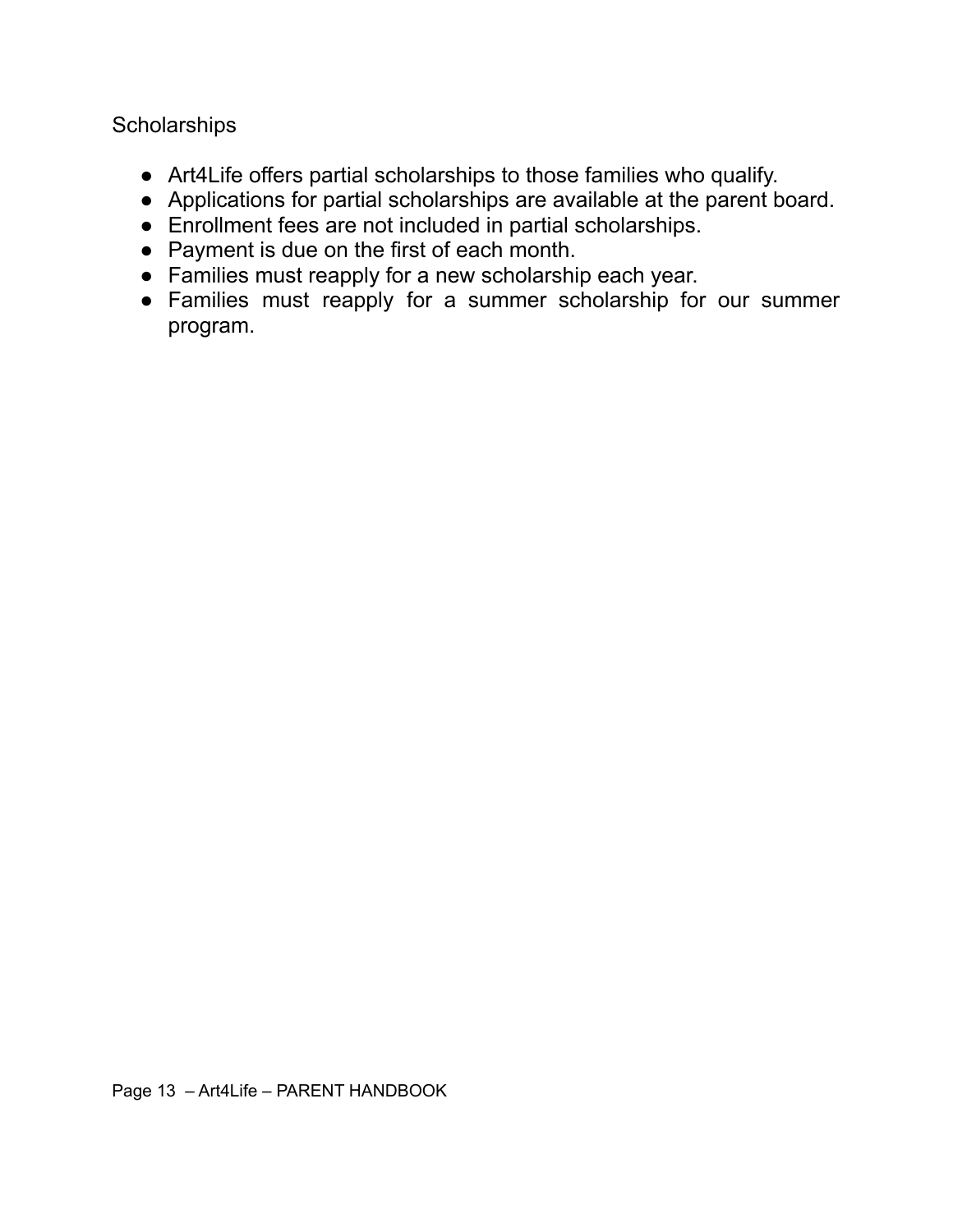## **BEHAVIOR POLICIES**

Positive Behavior Interventions and Supports

Art4Life participates in district-wide training for Positive Behaviors Interventions and Supports. Our staff supports the children in learning responsibility and respect for themselves and others. Our role is to help children learn to cooperate with one another, to develop self-control, and to learn problem-solving skills. If problems arise, we follow this three-tiered course of action:

- Children are welcome to take a break from the group if they are feeling frustrated, tired or overwhelmed. Safe spaces for children to take a break both inside or outside will be discussed with the children. We hope children can recover and rejoin the group after 10 or so minutes.
- If your child uses an accommodation, please let us know.
- Art4Life is unable to provide one on one care for children. If your child requires one on one assistance, please let us know.
- When a child requires redirection, a member of the staff will restate the agreed-upon expectations.
- If a redirection is needed a second time for the same behavior problem, a teacher will discuss how the group is being affected and will work to create a strategy for success. This reflection may be a written or a verbal discussion and will be communicated with the child's parents at the end of the day.
- If redirection is still needed for a third time, the staff of Art4Life will meet with the parent and work with the school principal, the child's school teacher and any other school support staff to help the child return to a respectful and positive space at Art4Life.

#### *You know your child best, so please let us know of any specific approach you would like us to take when discussing behavior and progress with your child. Your participation is key to your child's success.*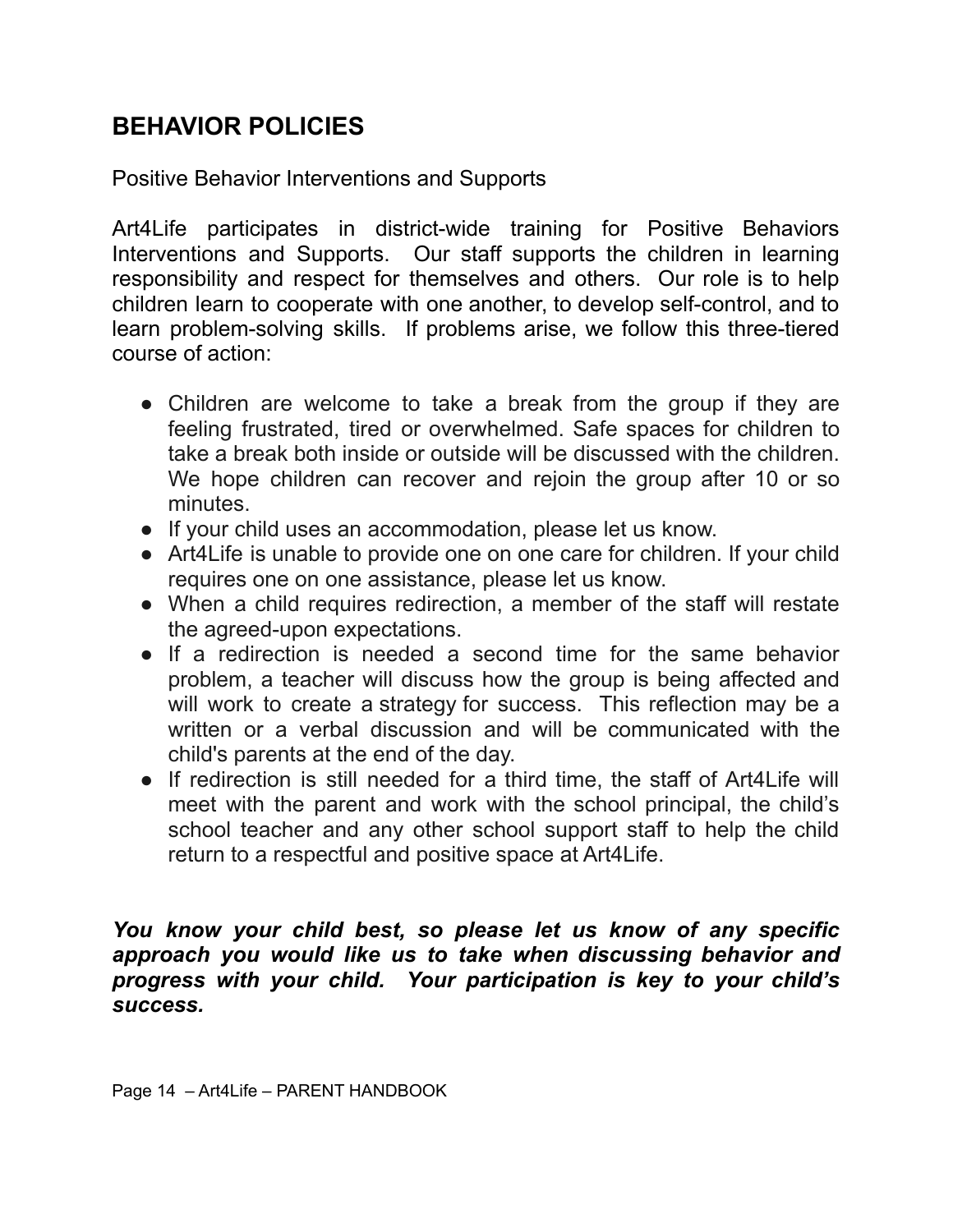Art4Life reserves the right to skip any of these steps if the severity of behavior or circumstances warrant it.

• Continued enrollment in the Art4Life program is at the sole discretion of Art4Life. Notwithstanding the Behavior Contract referenced in the Enrollment Packet, any behavior by the parent(s) or the student(s) that is detrimental to the Art4Life program or its employees may result in immediate expulsion from the Art4Life program.

Behaviors Considered Serious Infractions

- Punching
- Kicking
- Biting
- Enticing students with the intent to hurt another person, an animal or someone's personal property, etc.
- Uttering verbal abuse or using inappropriate language directly at another person.
- Consistently defying rules: not listening to the teacher, hiding, going where the student cannot be seen by teachers, leaving the group.

When on field trips, behavior must be exceptional. Complaints from host organizations or unsafe conduct will be considered a serious infraction.

#### Behavior Contract

If your child repeatedly engages in unsafe behavior, it may be necessary to place your child on a behavior contract. Because of safety and discipline concerns, it is important that your child understands how future incidents of this manner will be handled. This contract is not intended to remove your child from the program, but to find solutions for positive behavior.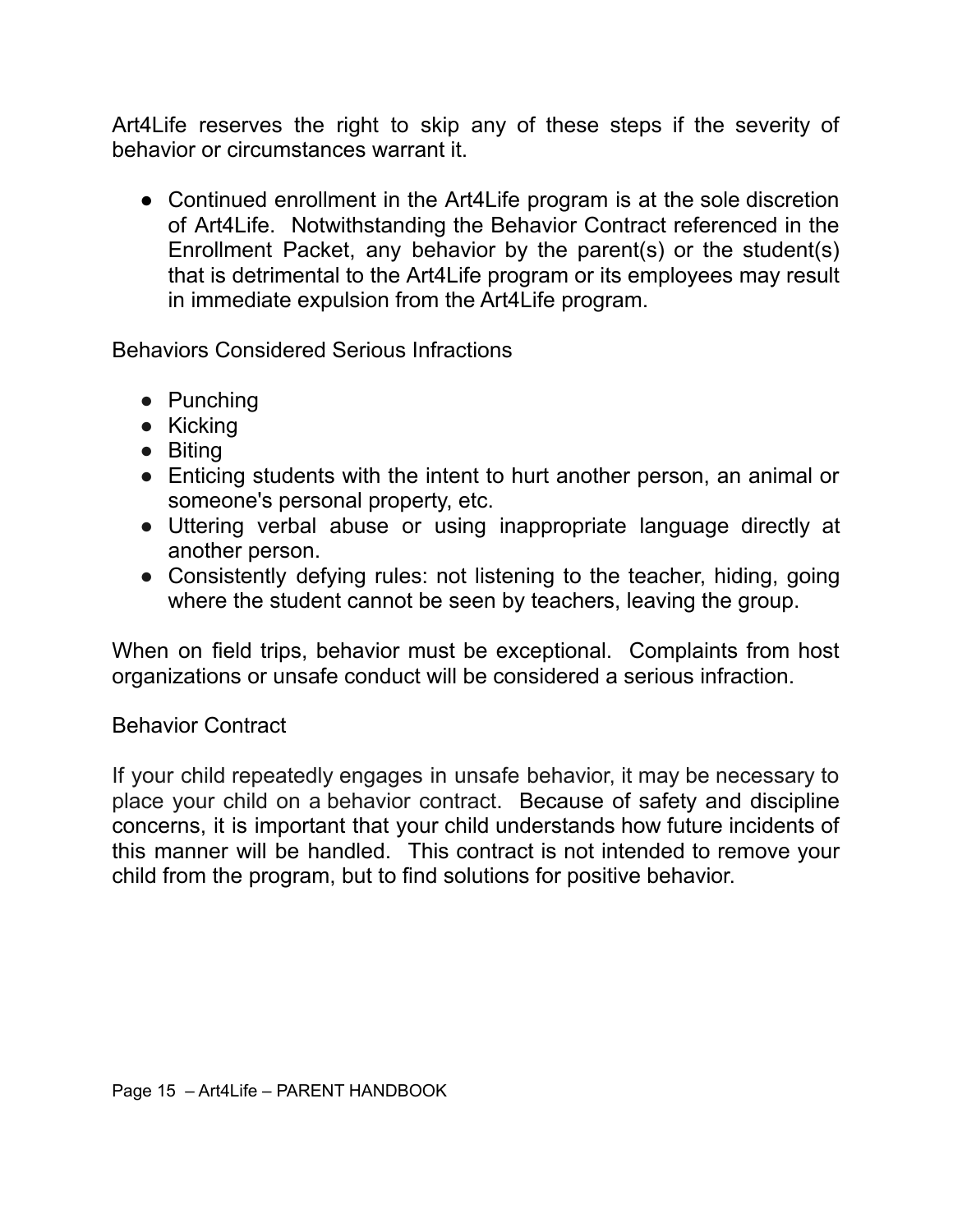Protocol Regarding Serious Infractions

If a child carries out any serious infractions, they will need to be picked up immediately by a parent, guardian, or someone authorized in the enrollment packet. Parents are expected to reiterate why these actions are unacceptable, and dangerous and help the child to understand what actions are appropriate while at Art4Life.

If this behavior occurs again, the child will be sent home. In order to return to the program a meeting with the child's parents, school teacher, school counselor, principal, and the Art4Life Site Director will take place to discuss strategies to support your child.

These meetings are intended to help your child succeed in the program. This meeting will often include the school teacher, school counselor, Art4Life Site Director, school principal and/or the home-room teacher.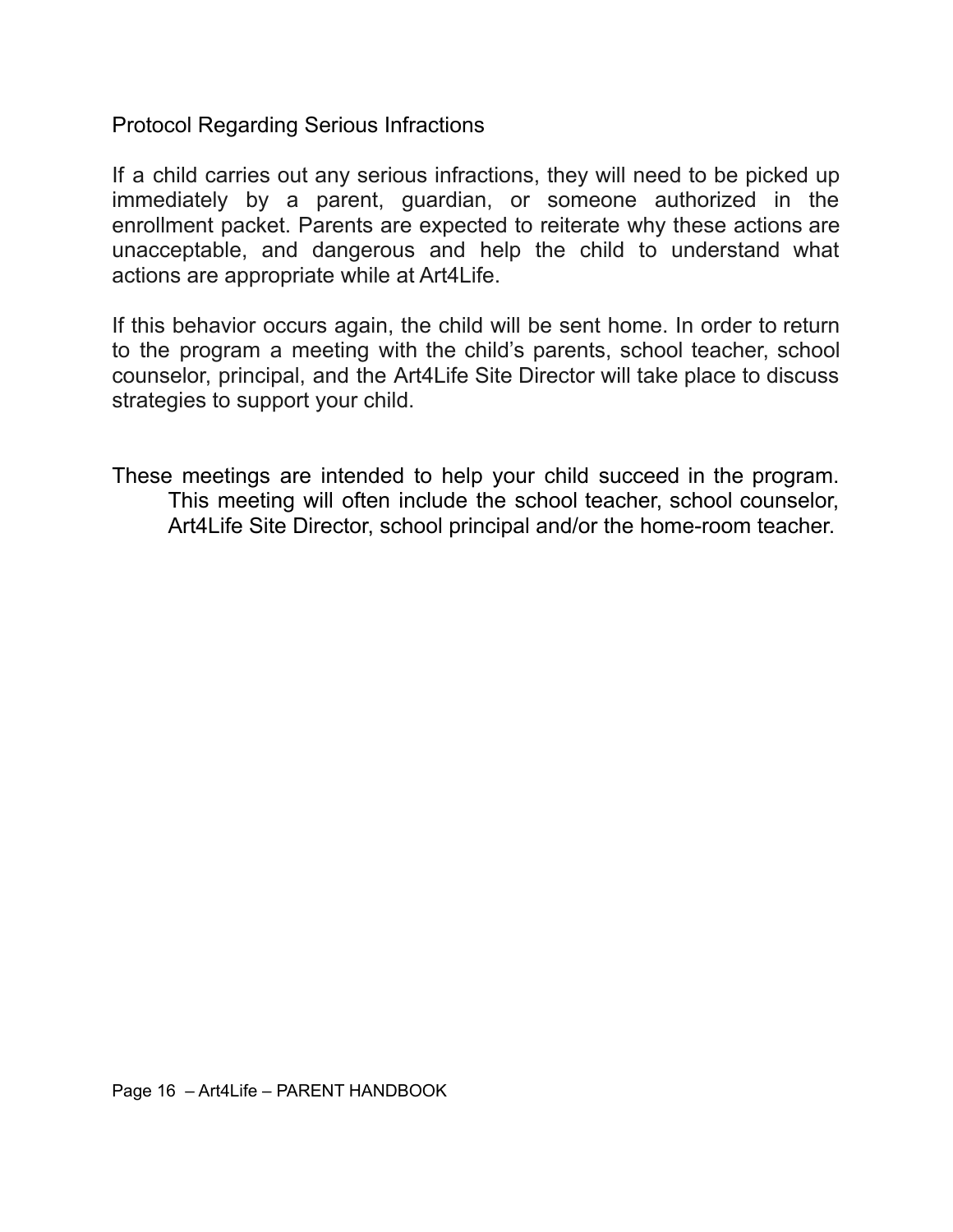# **EMERGENCY PROCEDURES**

- If your child is injured while at Art4Life or becomes very ill, you will be notified immediately.
- If you are unavailable, the emergency contact person on your child's application will be notified.
- If the child requires immediate medical attention, he or she will be taken to the nearest hospital by ambulance, with his/her medical release form.
- Every attempt will be made to reach you before any medical procedures are applied.
- You will meet us at the hospital as soon as possible.

In the event of a fire in the building, the children will be evacuated to the field next to the school.

- If possible, you will be telephoned.
- If we cannot re-enter the building safely, the children will be evacuated to the following locations listed below. Or where officials direct us to go.
- Please report to the below-listed location to retrieve your child and please be sure to check in with Art4Life staff before leaving with your child.
- Parents should list an emergency contact with Art4Life that can safely and promptly pick up their child in the occurrence of a natural disaster or sudden weather emergency.
- Children will only be released to those listed on the child's enrollment packet. If you would like to add additional people to that list, please email your school's site director or submit this in writing.
- Your child's school and Art4Life do not share information regarding those people authorized to pick up your child.
- PLEASE MAKE SURE TO CHECK IN WITH AN ART4LIFE TEACHER WHEN PICKING YOUR CHILD UP FROM AN EMERGENCY LOCATION.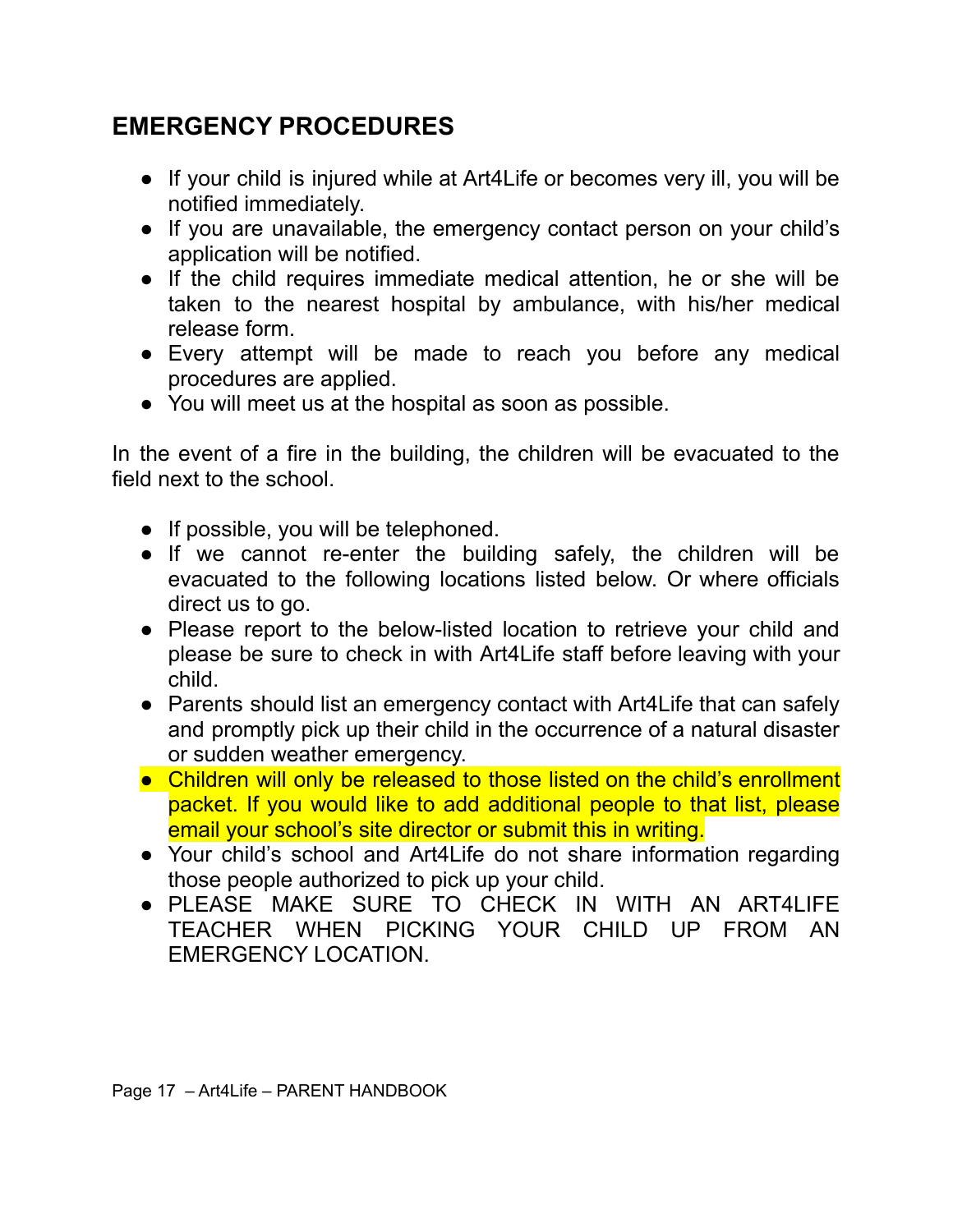#### **Emergency Locations to Retrieve Children**

| <b>Abernethy</b> | St. Philip Neri Catholic Church at 2408 SE 16th Ave   |
|------------------|-------------------------------------------------------|
| Maplewood        | West Hills Friends School at 7425 SW 52nd             |
| Richmond         | Central Christian Church at 1844 SE Cesar Chavez Blvd |
|                  | Winterhaven Cleveland High School at 3400 SE 26th Ave |

## **STAFFING**

Since we are an arts and culture program, the majority of our staff members have degrees in Fine Arts or Performing Arts.

Art4Life exceeds the state-required ratio of one teacher per 15 children by providing one staff member per 10 children.

Our staff members carry out the policies and protocols of the Early Learning Division of Oregon as well as the policies and protocols of Art4Life in order to provide a safe and fun after-school environment.

Three professional references are checked prior to hiring staff and all Art4Life staff must successfully pass a state-issued background check which includes fingerprinting prior to working with the children. In addition, all staff maintain current CPR and First Aid certification, have current food handler's cards, and obtain 15 credit hours of training, eight of which are in Early Childhood Education.

Within the first 90 days of employment with Art4Life, staff must complete training on recognizing and reporting child abuse and neglect based on Oregon law and practice. In accordance with Oregon law, Art4Life staff are required to report any "reasonable suspicion" of child abuse to the Department of Human and Child Protective Services. After filing a report, the Department will assess the information and take further action if necessary. Art4Life staff are also required to complete yearly online training regarding recognizing and reporting child abuse.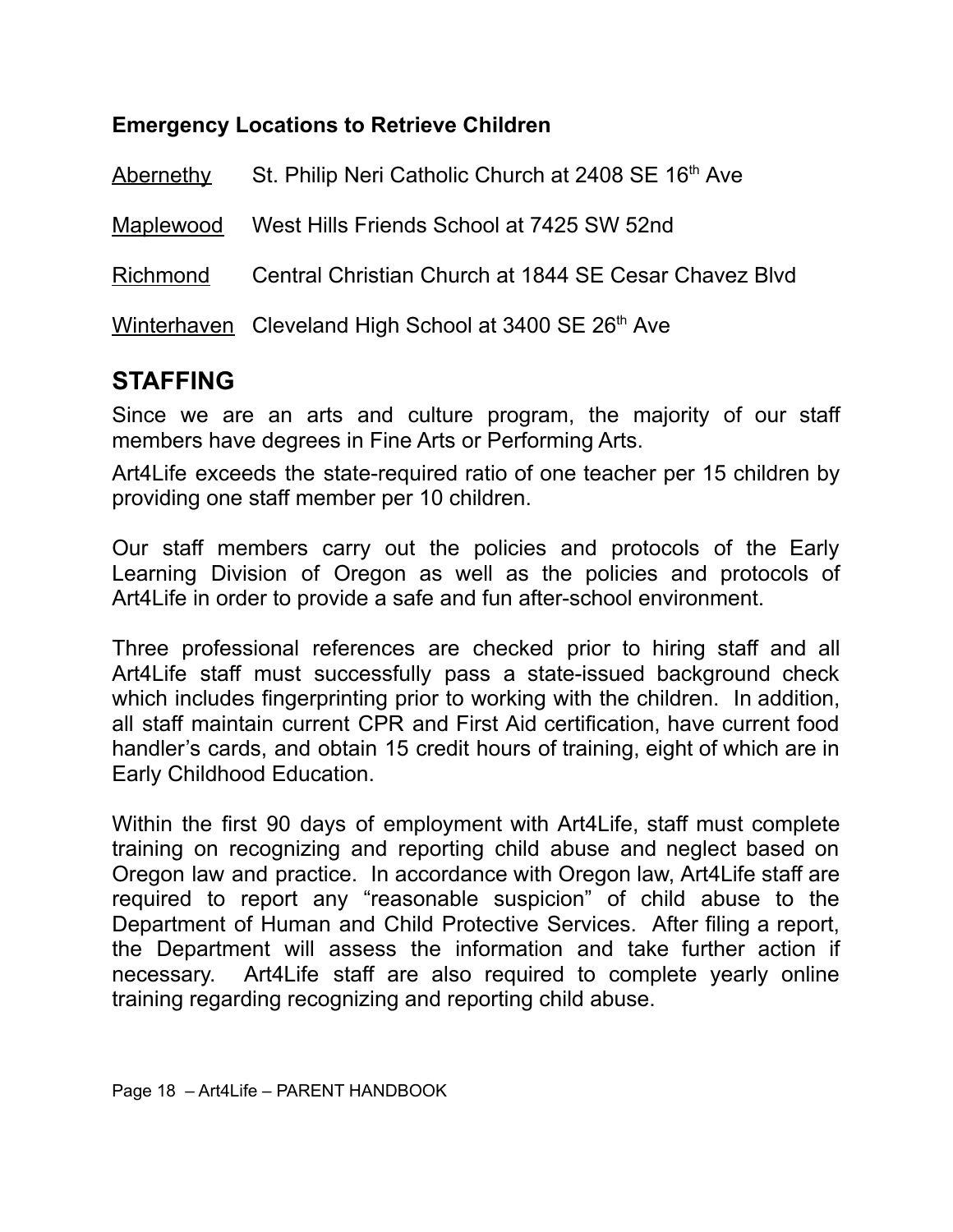All of these requirements are regularly monitored by a licensing representative from the state of Oregon's Education Learning Division (ELD).

## **Early Learning DIVISION LICENSING**

Art4Life is licensed by the Early Learning Division Office of Childcare (ELD) and participates in yearly inspections of all staff qualifications, the completion of children's records, as well as program observation and inspection of each site. Yearly fire and sanitation inspection are also a part of our inspections. The school principal is the only person who can assign us space and the ELD is the only agency that can certify the space and determine capacity. It is important to note that the capacity for after-school programs differ from space capacity during the school day.

Current copies of relevant sanitation, fire and Child Care Division inspection forms are available upon request. Questions regarding compliance with licensing, regulations, or complaints can be directed to the Child Care Division at (503) 669-7112.

## **INJURY, ILLNESS AND MEDICATIONS**

All Art4Life staff are trained and certified in First Aid, CPR and AED use. In addition, clear expectations regarding behavior and boundaries are instilled at each program with safety in mind. First Aid kits are on site with each group of children and comply with ELD standards.

If a child sustains a serious injury or becomes ill while in the care of Art4Life, staff will follow first aid protocol, find a comfortable place for the child to rest and call the parents to notify them of the situation. If needed, 911 will be called. An Accident/Injury/Incident report will be filled out by Art4Life staff and a copy will be given to the child's parent(s).

If a child needs to take any type of medications while at Art4Life, parents should submit a medication form along with the medications. Art4Life staff will keep these items in a safe, locked location as well as supervise and document when these medications are used.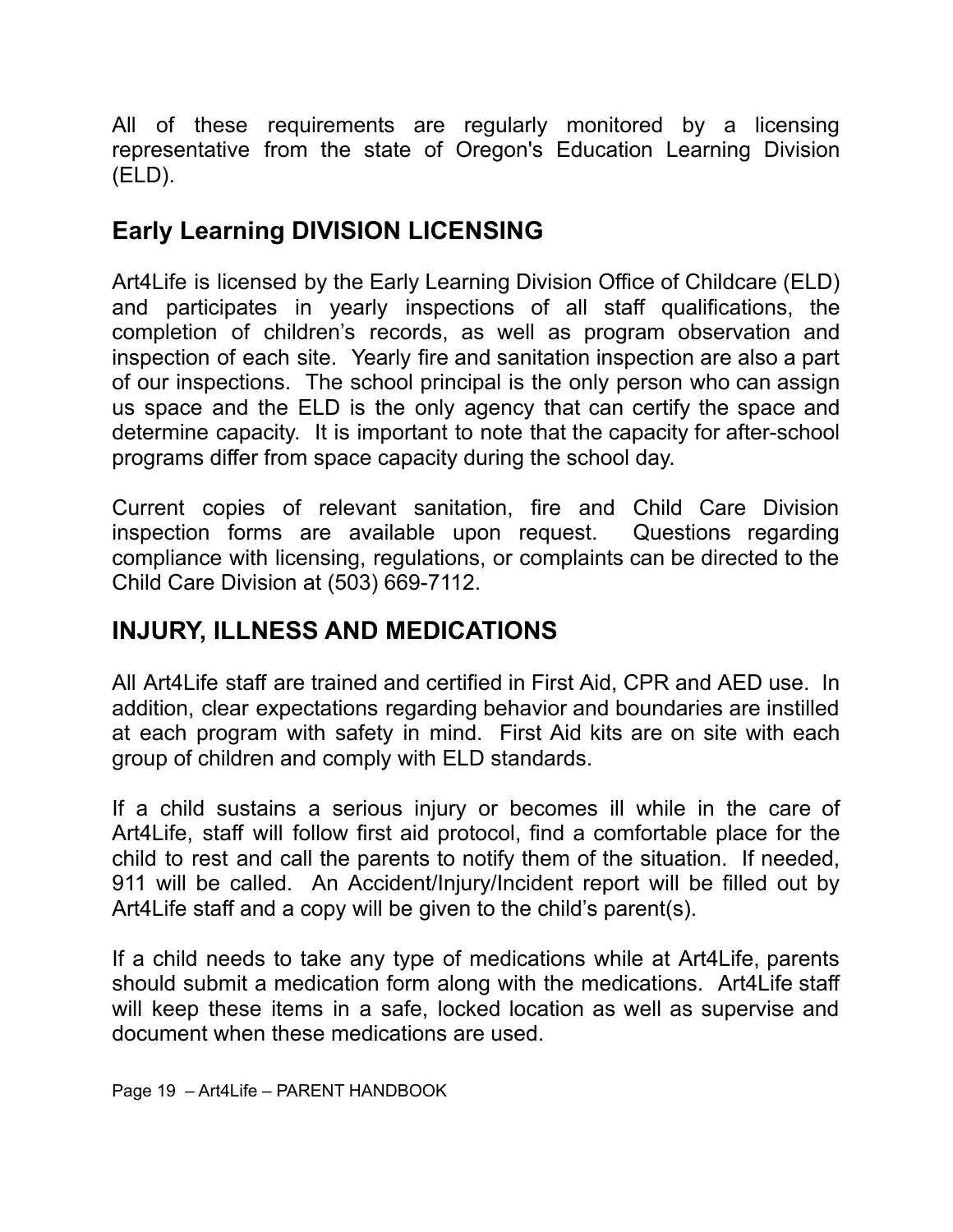If a child enrolling in the program has a chronic illness issue, Art4Life will request a meeting with the parents to discuss any Emergency Action Plans or specific protocol.

## **ENROLLMENT**

Art4Life has two lotteries for registration- one lottery for families that are currently enrolled in Art4Life and another for families new to the program. Both returning and new families must complete a new registration packet in order to be included in the enrollment lotteries.

Enrollment packets for the upcoming school year are released in the Spring and can be accessed through our website [Art4Life.net](https://art4life.net/) Please email completed packets to your school's Art4Life Site director or deliver a completed packet to an Art4Life staff no later than the last day of school.

Art4Life will use the order determined by the first lottery to begin to fill enrollment spots in the program. We will use the order determined by the second lottery to fill any spaces remaining in the program.

Your school's site director will let you know via email if your registration is confirmed. You will have two weeks to make both the enrollment fee and first month's tuition payment.

If payment is not received within those two weeks, your spot will be released to the next person on the waitlist.

Art4Life prioritizes families that qualify for **Oregon's [Employment](https://www.oregon.gov/dhs/ASSISTANCE/CHILD-CARE/Pages/Parents.aspx) Related** Day Care subsidy [program,](https://www.oregon.gov/dhs/ASSISTANCE/CHILD-CARE/Pages/Parents.aspx) If you qualify for this subsidy, please submit a completed registration form with confirmation from your caseworker that assistance will be provided no later than the last day of school.

Art4Life cannot guarantee that all returning students will be offered a spot for the following year. Availability may change from year to year-based on space and staffing.

If the program is full, families will be notified no later than June 17. A waiting list will be maintained throughout the summer and into the school year. If any of the days that a wait-listed family requests become available,

Page 20 – Art4Life – PARENT HANDBOOK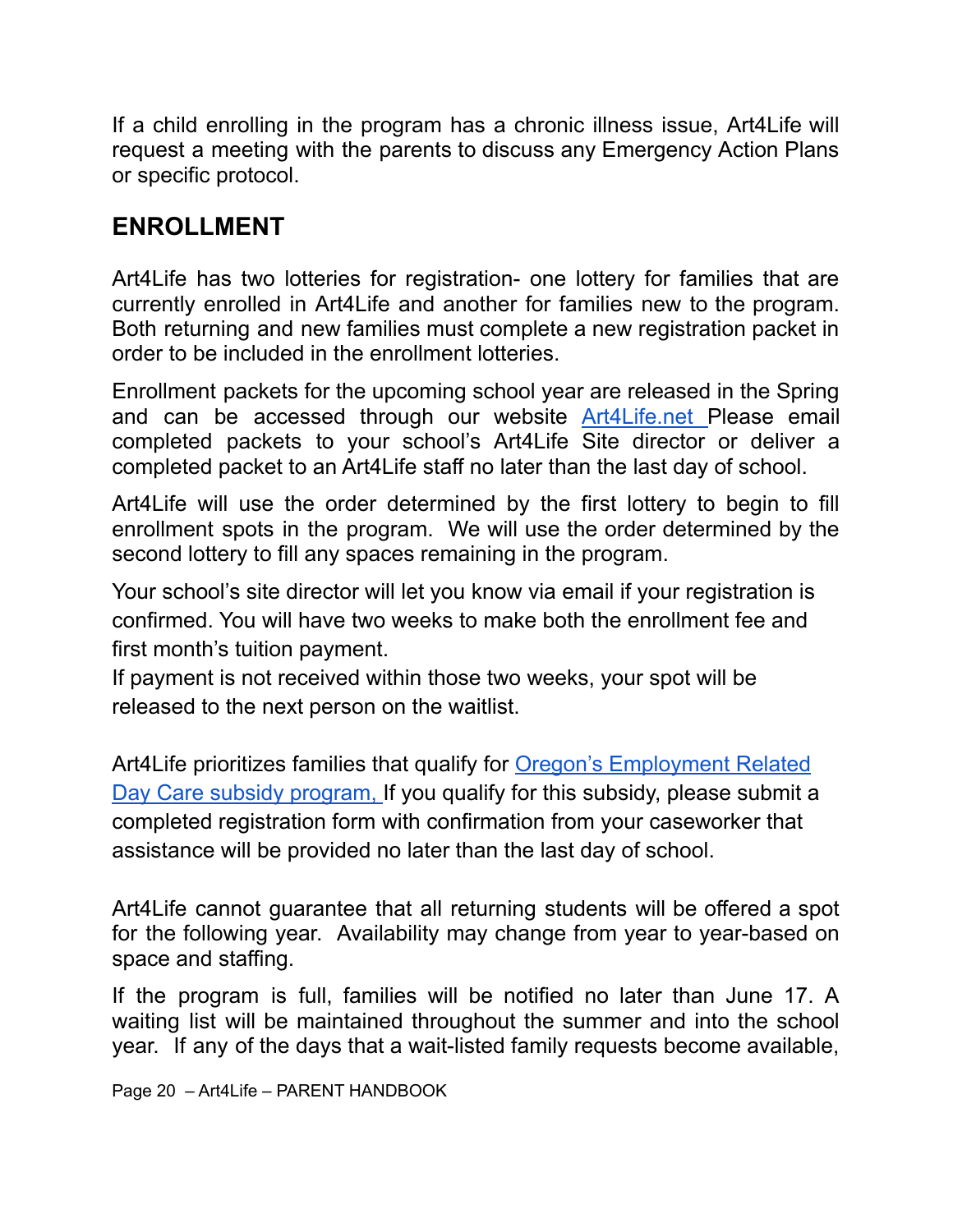the family will be notified and the child will be able to start on those days immediately.

There is no deadline for turning in enrollment packets but space is limited. If space is available, children can register at any time during the school year.

## **PARENT COMMUNICATION**

Art4Life encourages and appreciates direct and clear communication. Please follow these steps for communication:

- 1. Verbal discussion, email or phone call with the Site Director. The Site Directors have access to enrollment information, attendance records, and have direct contact with the staff and children.
- 2. Email or phone call with the Director.

Art4Life works to connect with parents daily to let you know how your child's day was. We want to tell you about the best part of your child's day and also expect parents to be a part of any communication to problem-solve behavior issues if they arise.

**Parents are responsible to let us know if their child is absent as the school does not inform Art4Life of absences**. Please communicate this information via parent book, email, or phone call. If we have not heard from you, we will call you. If you do not respond, we will call your emergency contacts. If your emergency contacts do not respond, we will call 911. Note that when we spend time tracking down your child, we will charge a \$15 finder's fee.

Parent involvement and observation are welcome with us anytime at our program, as far as coming to do projects with us or eating with us on Etiquette Friday! \*\*\*Access may need to be scheduled or limited based on COVID protocol.

At our gallery Splendorporium we have an art opening and exhibition every first Friday of the month and invite all our families to see what the children are displaying each month in the Children's Gallery, as well as view what Page 21 – Art4Life – PARENT HANDBOOK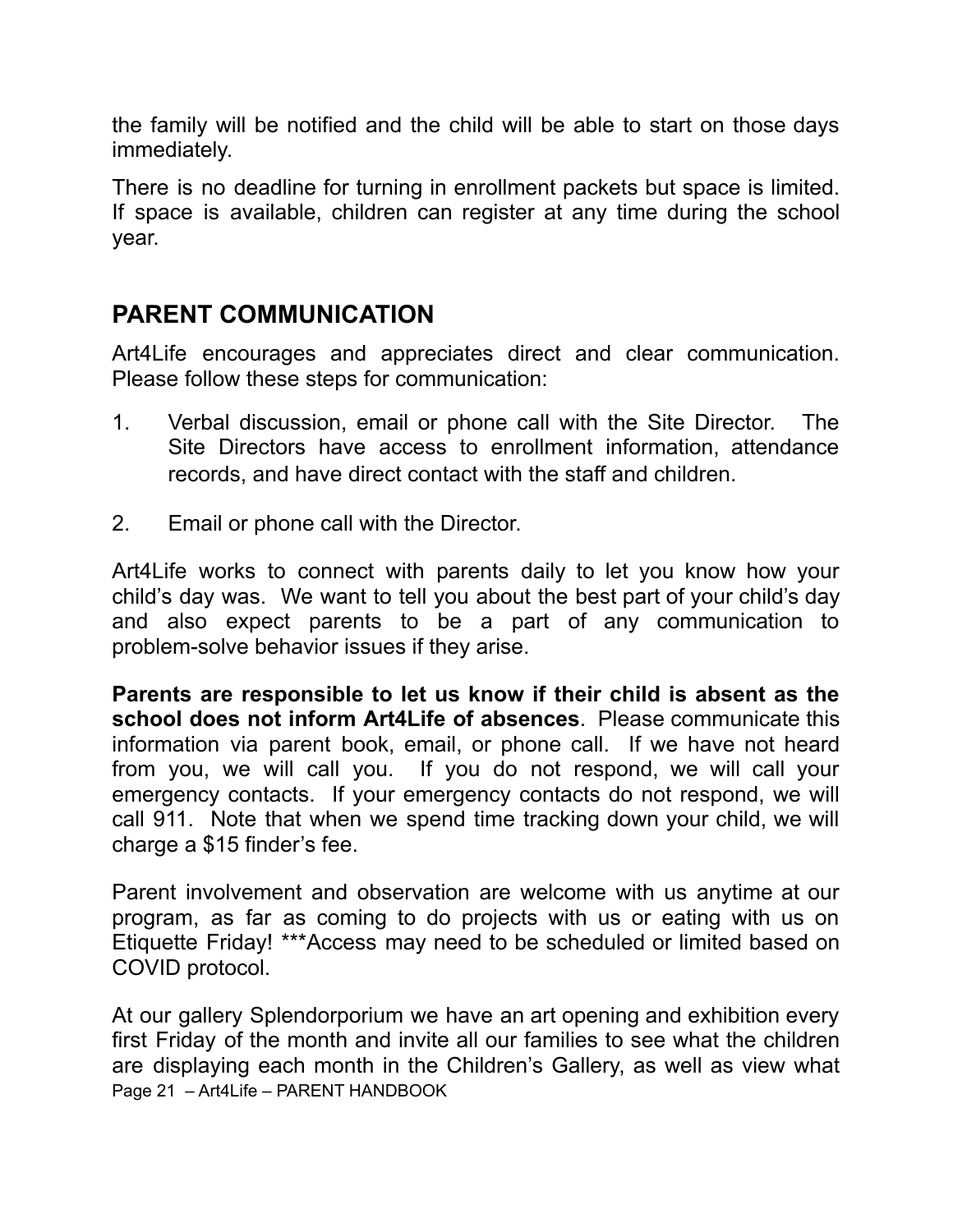the community of Portland artists are exhibiting. A special event occurs in the month of May when the entire gallery is dedicated to exhibiting the works of all Art4Life children to celebrate what they have accomplished throughout the school year.

# **INCLEMENT WEATHER POLICY AND CLOSURES**

- Art4Life follows Portland Public School's ("PPS") decisions regarding inclement weather. Please check the PPS website for the latest school closures and delays: [www.pps.k12.or.us](http://www.pps.k12.or.us)
- If your school is closed due to inclement weather, Art4Life is closed.
- If your school opens after a delay in the morning, Art4Life will not be available for morning service.
- If your school closes early due to inclement weather, Art4Life will not be available for afternoon care.
- Parents should list an emergency contact with Art4Life that can safely and promptly pick up their child in the occurrence of a natural disaster or sudden weather emergency.
- Art4Life may also act independently from the PPS decision to close due to inclement weather. Safety is our greatest concern.

**As per other programs we offer no refunds** for scheduled program cancellations due to emergency school closure or inclement weather. Art4Life programs follow local school district closures for snow or inclement weather and do not operate if the school is closed. **Art4Life does not prorate program fees resulting from a school closure**. Please have a back-up plan for your child in case of emergencies and communicate this with your school staff.

Art4Life is closed for all legal holidays and winter break.